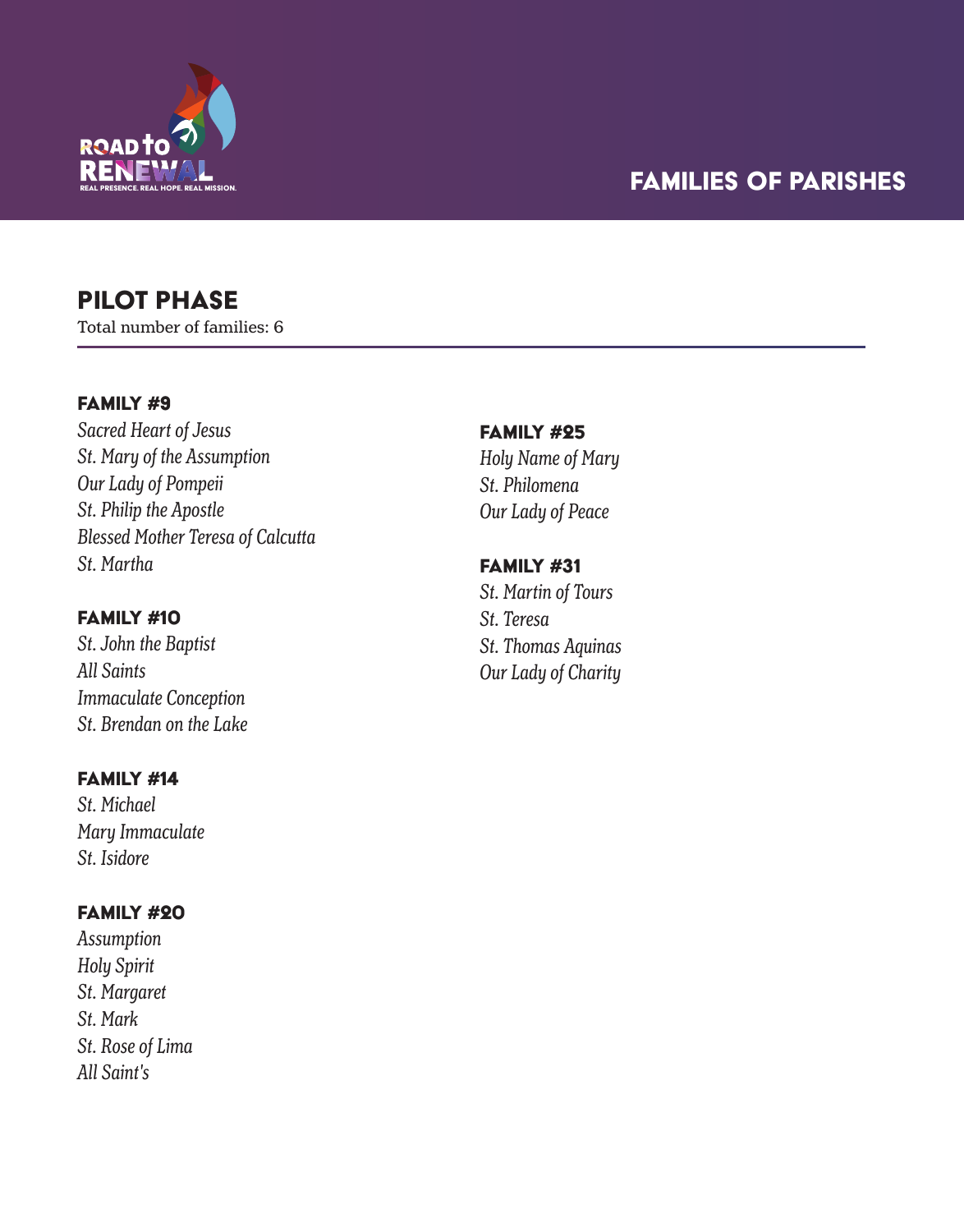

# **PHASE ONE**

Total number of families: 10

#### Family #2

*St. Patrick Our Lady of the Angels St. Patrick* 

#### Family #5

*St. Mary of Lourdes Christ Our Hope St. Dominic*

### Family #8

*St. Josephat Queen of Martyrs Resurrection Our Lady Help of Christians* 

### Family #11

*Our Lady of the Lake St. Mary St. Mark Holy Family Holy Trinity*

### FAMILY #18

*St. Amelia St. Christopher St. Francis of Assisi St. Andrew Kim RC Mission St. Jude the Apostle Our Lady of Czestochowa*

Family #21 *St. Lawrence Blessed Trinity St. Martin de Porres SS. Columba Brigid*

Family #23 *Our Lady of Hope Holy Cross Coronation*

#### Family #30

*Corpus Christi St. Stanislaus St. John Kanty St. John Gualbert St. Adalbert St. Katherine Drexel*

#### Family #32

*St. Casimir St. Bernard Our Lady of Czestochowa St. Andrew*

### Family #33

*St. Jude St. Aloysius St. Mary St. John the Baptist*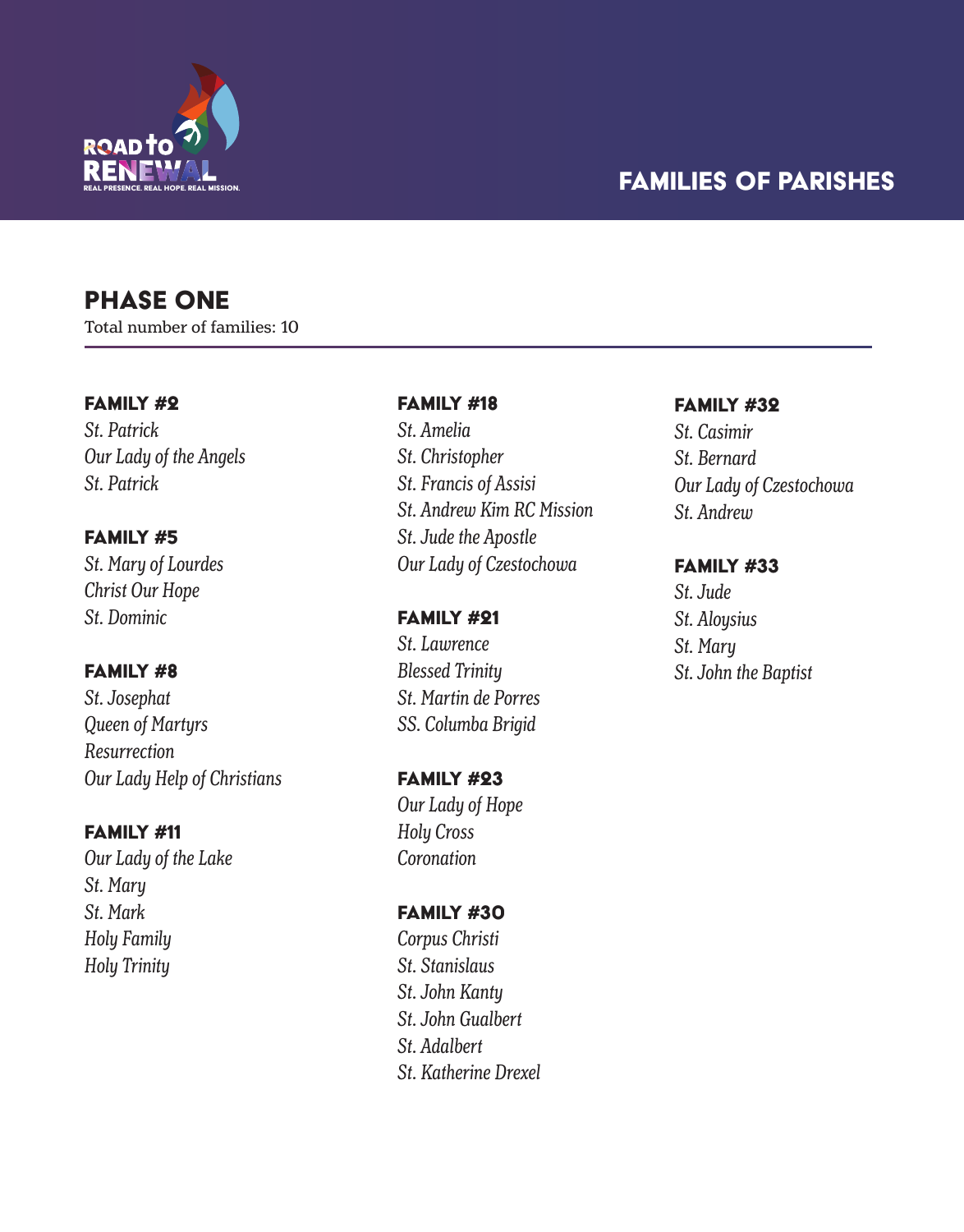

# Phase two

Total number of families: 11

### Family #1

*SS. Brenden and Jude Blessed Sacrament St. Mary Immaculate Conception Holy Family of Jesus, Mary and Joseph St. Mary*

#### Family #4

*St. Patrick Our Lady of Loretto St. James Sacred Heart Holy Apostles*

#### Family #6

*Immaculate Conception Annunciation St. George St. Vincent St. Joseph*

## Family #12

*St. Brigid Resurrection Ascension Our Lady of Mercy St. Padre Pio*

## FAMILY #16

*St. Leo the Great St. Benedict Christ the King St. Aloysius Gonzaga Infant of Prague SS Peter & Paul*

### Family #22

*St. Louis St. Joseph Cathedral Blessed Sacrament St. Anthony of Padua St. Michael Our Lady of Perpetual Help*

# Family #24 *St. Bonaventure St. John Basilica of St. Mary of the Angels*

# Family #26 *Queen of Angels Our Mother of Good Counsel St. Anthony Our Lady of Bistrica Our Lady of Victory National Shrine Our Lady of the Sacred heart*

#### FAMILY #27

*Immaculate Conception St. Joseph St. Mary Holy Spirit Epiphany*

### FAMILY #35

*St. John de LaSalle St. Vincent de Paul St. Mary of the Cataract Divine Mercy Holy Family of Jesus Mary and Joseph*

#### Family #36

*St. Joseph University Parish UB North Buffalo State College*